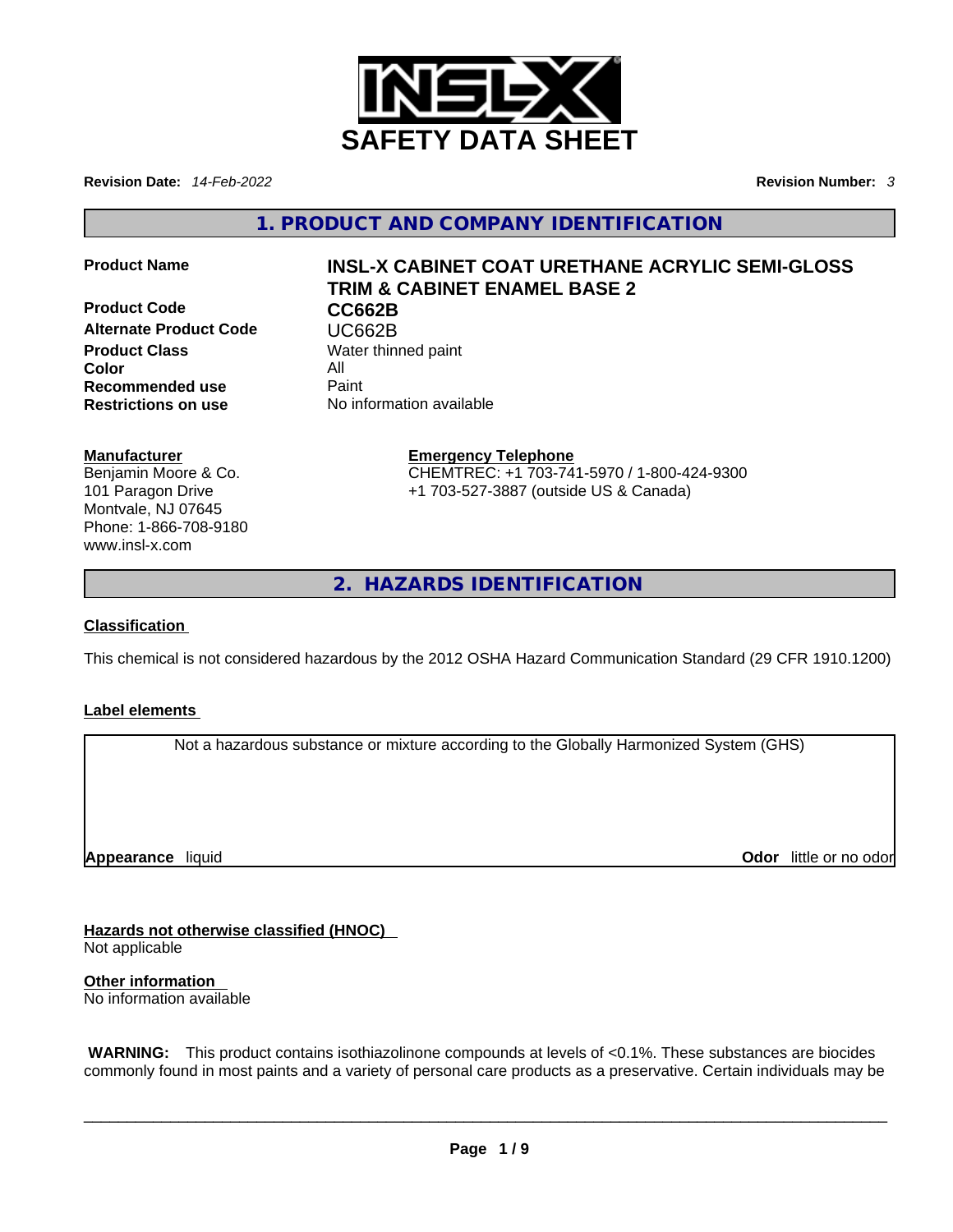sensitive or allergic to these substances, even at low levels.

# **3. COMPOSITION INFORMATION ON COMPONENTS**

| <b>Chemical name</b> | <b>CAS No.</b> | Weight-% |
|----------------------|----------------|----------|
| Titanium dioxide     | 13463-67-7     | 10<br>15 |
| Kaolin               | 1332-58-7      | - 7      |
| Ammonia              | 7664-41-7      | - 0.5    |

|                                                  | 4. FIRST AID MEASURES                                                                                    |
|--------------------------------------------------|----------------------------------------------------------------------------------------------------------|
| <b>General Advice</b>                            | No hazards which require special first aid measures.                                                     |
| <b>Eye Contact</b>                               | Rinse thoroughly with plenty of water for at least 15 minutes and consult a<br>physician.                |
| <b>Skin Contact</b>                              | Wash off immediately with soap and plenty of water while removing all<br>contaminated clothes and shoes. |
| <b>Inhalation</b>                                | Move to fresh air. If symptoms persist, call a physician.                                                |
| Ingestion                                        | Clean mouth with water and afterwards drink plenty of water. Consult a physician<br>if necessary.        |
| <b>Most Important</b><br><b>Symptoms/Effects</b> | None known.                                                                                              |
| <b>Notes To Physician</b>                        | Treat symptomatically.                                                                                   |

**5. FIRE-FIGHTING MEASURES** 

| <b>Suitable Extinguishing Media</b>                                              | Use extinguishing measures that are appropriate to local<br>circumstances and the surrounding environment.                                   |
|----------------------------------------------------------------------------------|----------------------------------------------------------------------------------------------------------------------------------------------|
| Protective equipment and precautions for firefighters                            | As in any fire, wear self-contained breathing apparatus<br>pressure-demand, MSHA/NIOSH (approved or equivalent)<br>and full protective gear. |
| <b>Specific Hazards Arising From The Chemical</b>                                | Closed containers may rupture if exposed to fire or<br>extreme heat.                                                                         |
| Sensitivity to mechanical impact                                                 | No.                                                                                                                                          |
| Sensitivity to static discharge                                                  | No.                                                                                                                                          |
| <b>Flash Point Data</b><br>Flash point (°F)<br>Flash Point (°C)<br><b>Method</b> | Not applicable<br>Not applicable<br>Not applicable                                                                                           |
|                                                                                  |                                                                                                                                              |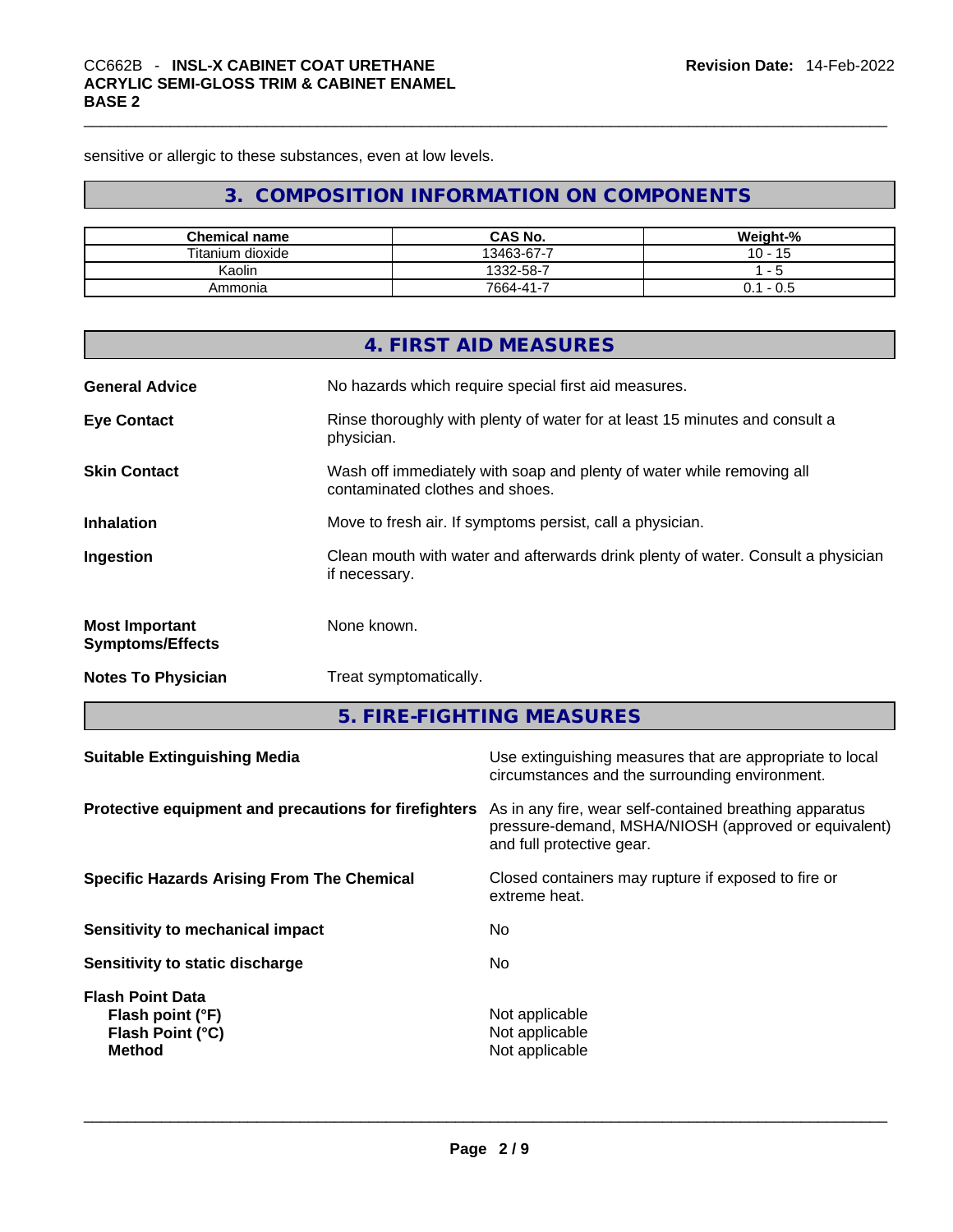|                    | <b>Flammability Limits In Air</b>                             |                        |                                  |                                |  |
|--------------------|---------------------------------------------------------------|------------------------|----------------------------------|--------------------------------|--|
|                    | Lower flammability limit:<br><b>Upper flammability limit:</b> |                        | Not applicable<br>Not applicable |                                |  |
| <b>NFPA</b>        | Health: 1                                                     | <b>Flammability: 0</b> | <b>Instability: 0</b>            | <b>Special:</b> Not Applicable |  |
| <b>NFPA Legend</b> |                                                               |                        |                                  |                                |  |

- 0 Not Hazardous
- 1 Slightly
- 2 Moderate
- 3 High
- 4 Severe

*The ratings assigned are only suggested ratings, the contractor/employer has ultimate responsibilities for NFPA ratings where this system is used.* 

*Additional information regarding the NFPA rating system is available from the National Fire Protection Agency (NFPA) at www.nfpa.org.* 

#### **6. ACCIDENTAL RELEASE MEASURES**

| <b>Personal Precautions</b>      | Avoid contact with skin, eyes and clothing. Ensure adequate ventilation.                                                                                                         |
|----------------------------------|----------------------------------------------------------------------------------------------------------------------------------------------------------------------------------|
| <b>Other Information</b>         | Prevent further leakage or spillage if safe to do so.                                                                                                                            |
| <b>Environmental precautions</b> | See Section 12 for additional Ecological Information.                                                                                                                            |
| <b>Methods for Cleaning Up</b>   | Soak up with inert absorbent material. Sweep up and shovel into suitable<br>containers for disposal.                                                                             |
|                                  | 7. HANDLING AND STORAGE                                                                                                                                                          |
|                                  |                                                                                                                                                                                  |
| Handling                         | Avoid contact with skin, eyes and clothing. Avoid breathing vapors, spray mists or<br>sanding dust. In case of insufficient ventilation, wear suitable respiratory<br>equipment. |
| <b>Storage</b>                   | Keep container tightly closed. Keep out of the reach of children.                                                                                                                |

# **8. EXPOSURE CONTROLS/PERSONAL PROTECTION**

#### **Exposure Limits**

| <b>Chemical name</b> | <b>ACGIH TLV</b>                           | <b>OSHA PEL</b>            |
|----------------------|--------------------------------------------|----------------------------|
| Titanium dioxide     | TWA: $10 \text{ mg/m}^3$                   | 15 mg/m $3$ - TWA          |
| Kaolin               | TWA: $2 \text{ mg/m}^3$ particulate matter | 15 mg/m <sup>3</sup> - TWA |
|                      | containing no asbestos and <1%             | $5 \text{ mg/m}^3$ - TWA   |
|                      | crystalline silica, respirable particulate |                            |
|                      | matter                                     |                            |
| Ammonia              | STEL: 35 ppm                               | 50 ppm - TWA               |
|                      | TWA: 25 ppm                                | $35 \text{ mg/m}^3$ - TWA  |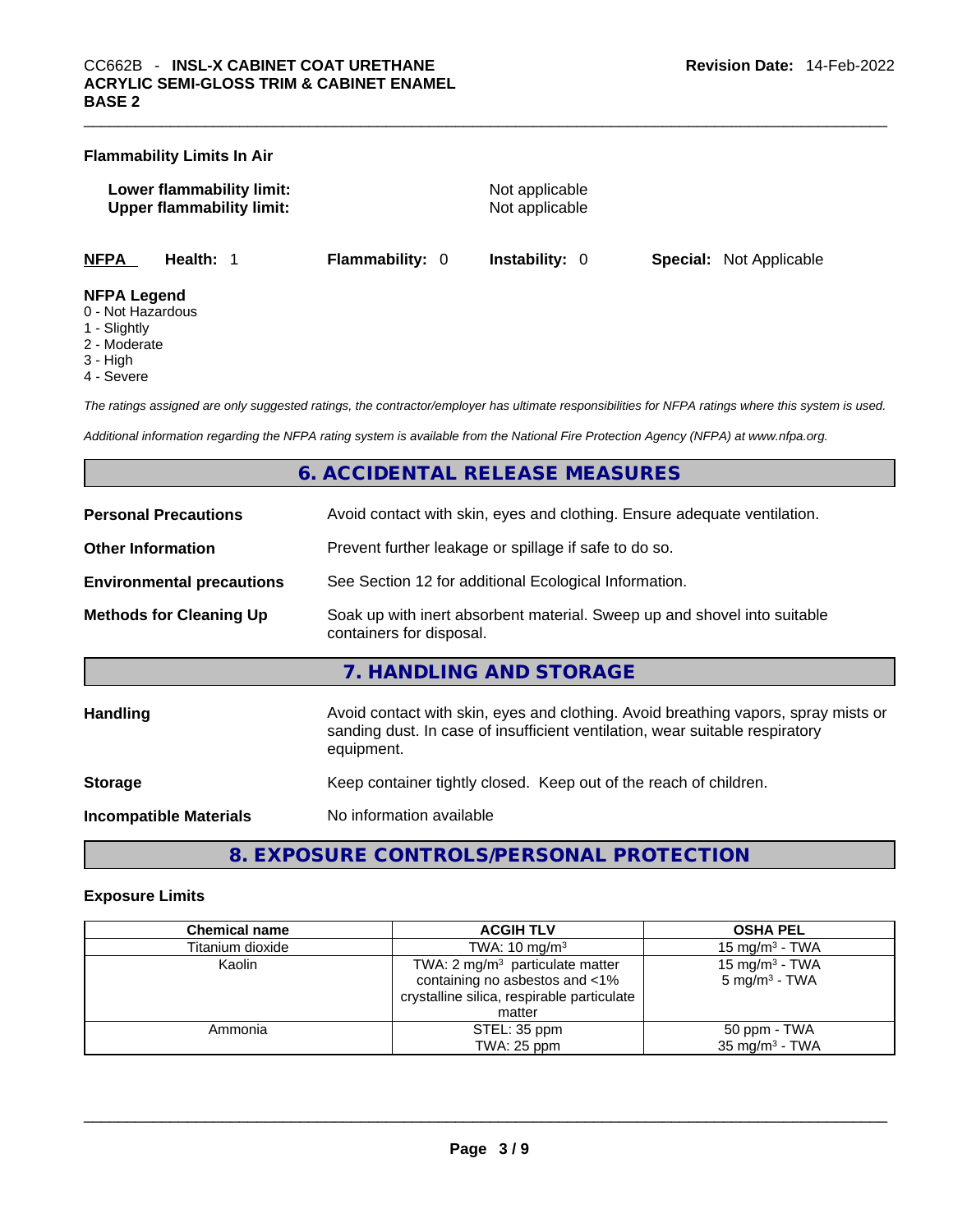#### **Legend**

ACGIH - American Conference of Governmental Industrial Hygienists Exposure Limits OSHA - Occupational Safety & Health Administration Exposure Limits N/E - Not Established

| <b>Engineering Measures</b>          | Ensure adequate ventilation, especially in confined areas.                                                                          |
|--------------------------------------|-------------------------------------------------------------------------------------------------------------------------------------|
| <b>Personal Protective Equipment</b> |                                                                                                                                     |
| <b>Eye/Face Protection</b>           | Safety glasses with side-shields.                                                                                                   |
| <b>Skin Protection</b>               | Protective gloves and impervious clothing.                                                                                          |
| <b>Respiratory Protection</b>        | In case of insufficient ventilation wear suitable respiratory equipment.                                                            |
| <b>Hygiene Measures</b>              | Avoid contact with skin, eyes and clothing. Remove and wash contaminated<br>clothing before re-use. Wash thoroughly after handling. |

#### **9. PHYSICAL AND CHEMICAL PROPERTIES**

**Appearance** liquid **Odor Odor little or no odor little or no odor Odor Threshold** No information available **Density (lbs/gal)** 9.65 - 9.75 **Specific Gravity** 1.15 - 1.17 **pH pH No** information available **Viscosity (cps) Viscosity (cps) No information available Solubility(ies)** No information available in the solution of the solution of the solution available in the solution of the solution of the solution of the solution of the solution of the solution of the solution of the so **Water solubility No information available No information available Evaporation Rate No information available No information available Vapor pressure**  No information available **Vapor pressure No information available Vapor density No information available No information available Wt. % Solids** 40 - 50 **Vol. % Solids** 30 - 40 **Wt. % Volatiles** 50 - 60 **Vol. % Volatiles** 60 - 70 **VOC Regulatory Limit (g/L)** < 50 **Boiling Point (°F)** 212 **Boiling Point**  $(^{\circ}C)$  100 **Freezing point (°F)** 32 **Freezing Point (°C)** 0 **Flash point (°F)** Not applicable **Flash Point (°C)** Not applicable **Method** Not applicable **Flammability (solid, gas)** Not applicable **Upper flammability limit:** Not applicable **Lower flammability limit:** Not applicable **Autoignition Temperature (°F)**<br> **Autoignition Temperature (°C)** No information available **Autoignition Temperature (°C) Decomposition Temperature (°F)** No information available **Decomposition Temperature (°C)**<br> **Partition coefficient**<br> **Partition coefficient**<br> **No** information available **Partition coefficient**No information available \_\_\_\_\_\_\_\_\_\_\_\_\_\_\_\_\_\_\_\_\_\_\_\_\_\_\_\_\_\_\_\_\_\_\_\_\_\_\_\_\_\_\_\_\_\_\_\_\_\_\_\_\_\_\_\_\_\_\_\_\_\_\_\_\_\_\_\_\_\_\_\_\_\_\_\_\_\_\_\_\_\_\_\_\_\_\_\_\_\_\_\_\_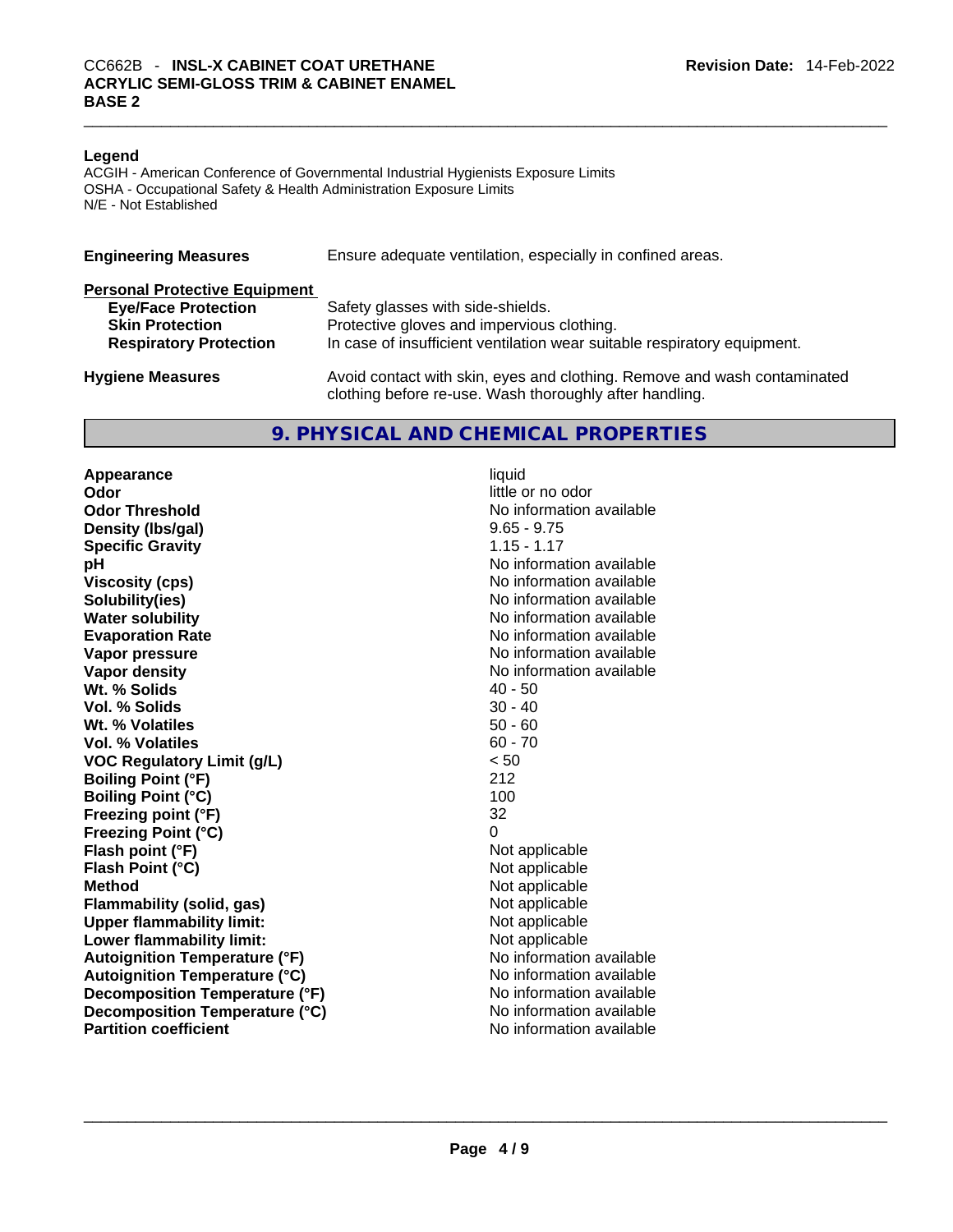## **10. STABILITY AND REACTIVITY**

| <b>Reactivity</b>                       | Not Applicable                           |
|-----------------------------------------|------------------------------------------|
| <b>Chemical Stability</b>               | Stable under normal conditions.          |
| <b>Conditions to avoid</b>              | Prevent from freezing.                   |
| <b>Incompatible Materials</b>           | No materials to be especially mentioned. |
| <b>Hazardous Decomposition Products</b> | None under normal use.                   |
| Possibility of hazardous reactions      | None under normal conditions of use.     |

# **11. TOXICOLOGICAL INFORMATION**

| <b>Product Information</b>               |                                                                                                                 |
|------------------------------------------|-----------------------------------------------------------------------------------------------------------------|
| Information on likely routes of exposure |                                                                                                                 |
| <b>Principal Routes of Exposure</b>      | Eye contact, skin contact and inhalation.                                                                       |
| <b>Acute Toxicity</b>                    |                                                                                                                 |
| <b>Product Information</b>               | No information available                                                                                        |
|                                          | Symptoms related to the physical, chemical and toxicological characteristics                                    |
| <b>Symptoms</b>                          | No information available                                                                                        |
|                                          | Delayed and immediate effects as well as chronic effects from short and long-term exposure                      |
| Eye contact                              | May cause slight irritation.                                                                                    |
| <b>Skin contact</b>                      | Substance may cause slight skin irritation. Prolonged or repeated contact may dry<br>skin and cause irritation. |
| <b>Inhalation</b>                        | May cause irritation of respiratory tract.                                                                      |
| Ingestion                                | Ingestion may cause gastrointestinal irritation, nausea, vomiting and diarrhea.                                 |
| <b>Sensitization</b>                     | No information available                                                                                        |
| <b>Neurological Effects</b>              | No information available.                                                                                       |
| <b>Mutagenic Effects</b>                 | No information available.                                                                                       |
| <b>Reproductive Effects</b>              | No information available.                                                                                       |
| <b>Developmental Effects</b>             | No information available.                                                                                       |
| <b>Target organ effects</b>              | No information available.                                                                                       |
| <b>STOT - single exposure</b>            | No information available.                                                                                       |
| <b>STOT - repeated exposure</b>          | No information available.                                                                                       |
| Other adverse effects                    | No information available.                                                                                       |
| <b>Aspiration Hazard</b>                 | No information available                                                                                        |
|                                          |                                                                                                                 |

#### **Numerical measures of toxicity**

#### **The following values are calculated based on chapter 3.1 of the GHS document**

**ATEmix (oral)** 93004 mg/kg \_\_\_\_\_\_\_\_\_\_\_\_\_\_\_\_\_\_\_\_\_\_\_\_\_\_\_\_\_\_\_\_\_\_\_\_\_\_\_\_\_\_\_\_\_\_\_\_\_\_\_\_\_\_\_\_\_\_\_\_\_\_\_\_\_\_\_\_\_\_\_\_\_\_\_\_\_\_\_\_\_\_\_\_\_\_\_\_\_\_\_\_\_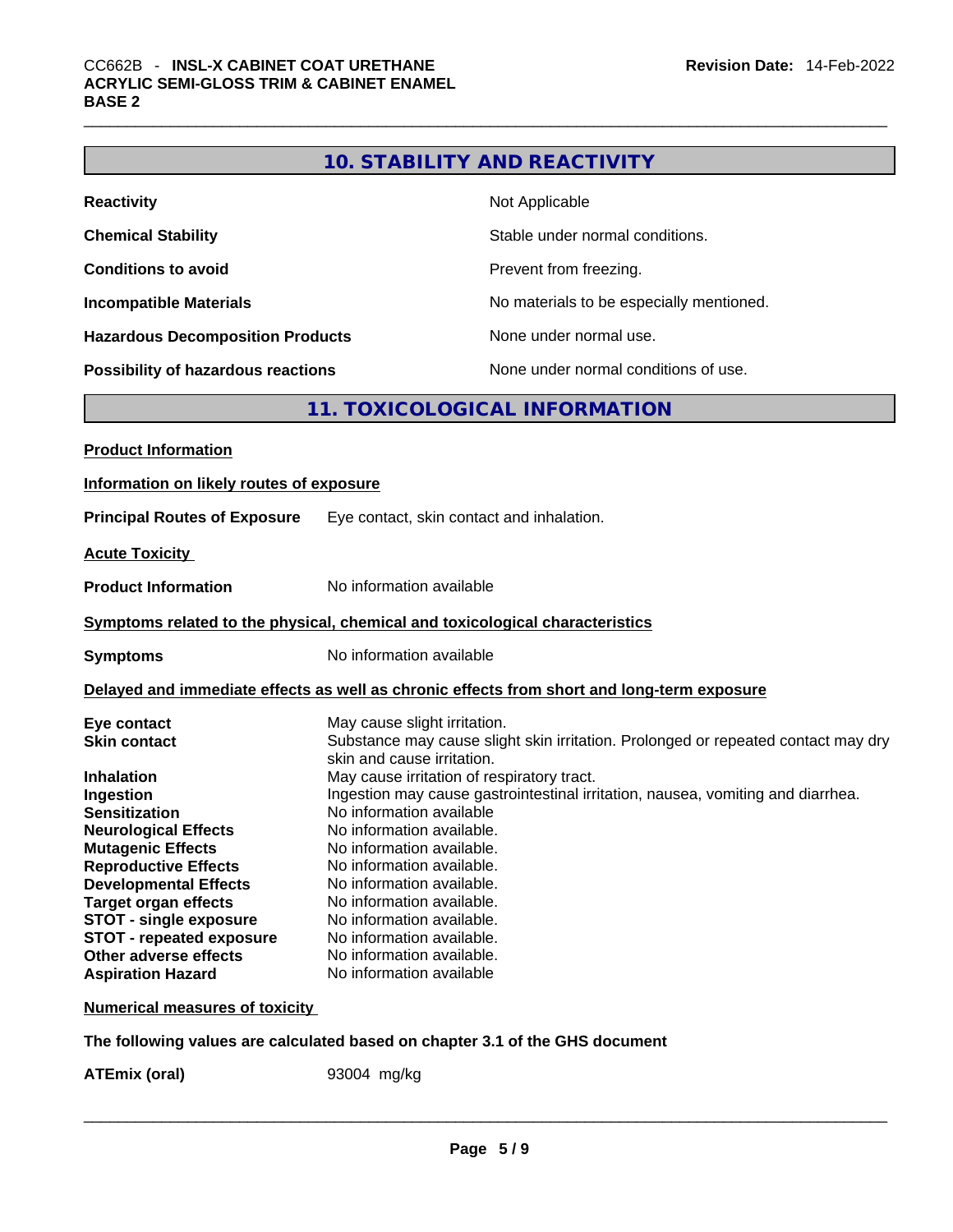#### **ATEmix (inhalation-dust/mist)** 440.8 mg/L

#### **Component Information**

| Chemical name    | Oral LD50             | Dermal LD50        | Inhalation LC50                       |
|------------------|-----------------------|--------------------|---------------------------------------|
| Titanium dioxide | $> 10000$ mg/kg (Rat) |                    |                                       |
| 13463-67-7       |                       |                    |                                       |
| Kaolin           | > 5000 mg/kg (Rat)    | > 5000 mg/kg (Rat) |                                       |
| 1332-58-7        |                       |                    |                                       |
| Ammonia          | $=$ 350 mg/kg (Rat)   |                    | $= 9850$ mg/m <sup>3</sup> (Rat) 1 h  |
| 7664-41-7        |                       |                    | $= 13770$ mg/m <sup>3</sup> (Rat) 1 h |

#### **Chronic Toxicity**

#### **Carcinogenicity**

*The information below indicates whether each agency has listed any ingredient as a carcinogen:.* 

| <b>Chemical name</b>         | IARC                 | <b>NTP</b> | OSHA   |
|------------------------------|----------------------|------------|--------|
|                              | 2B<br>Possible Human |            | ∟isted |
| $-1$<br>i itanıum<br>dioxide | Carcinogen           |            |        |

• Although IARC has classified titanium dioxide as possibly carcinogenic to humans (2B), their summary concludes: "No significant exposure to titanium dioxide is thought to occur during the use of products in which titanium dioxide is bound to other materials, such as paint."

#### **Legend**

IARC - International Agency for Research on Cancer NTP - National Toxicity Program OSHA - Occupational Safety & Health Administration

**12. ECOLOGICAL INFORMATION** 

#### **Ecotoxicity Effects**

The environmental impact of this product has not been fully investigated.

#### **Product Information**

#### **Acute Toxicity to Fish**

No information available

#### **Acute Toxicity to Aquatic Invertebrates**

No information available

#### **Acute Toxicity to Aquatic Plants**

No information available

#### **Persistence / Degradability**

No information available.

**Bioaccumulation**<br>There is no data for this product.

# There is no data for this product. \_\_\_\_\_\_\_\_\_\_\_\_\_\_\_\_\_\_\_\_\_\_\_\_\_\_\_\_\_\_\_\_\_\_\_\_\_\_\_\_\_\_\_\_\_\_\_\_\_\_\_\_\_\_\_\_\_\_\_\_\_\_\_\_\_\_\_\_\_\_\_\_\_\_\_\_\_\_\_\_\_\_\_\_\_\_\_\_\_\_\_\_\_ **Mobility in Environmental Media**

No information available.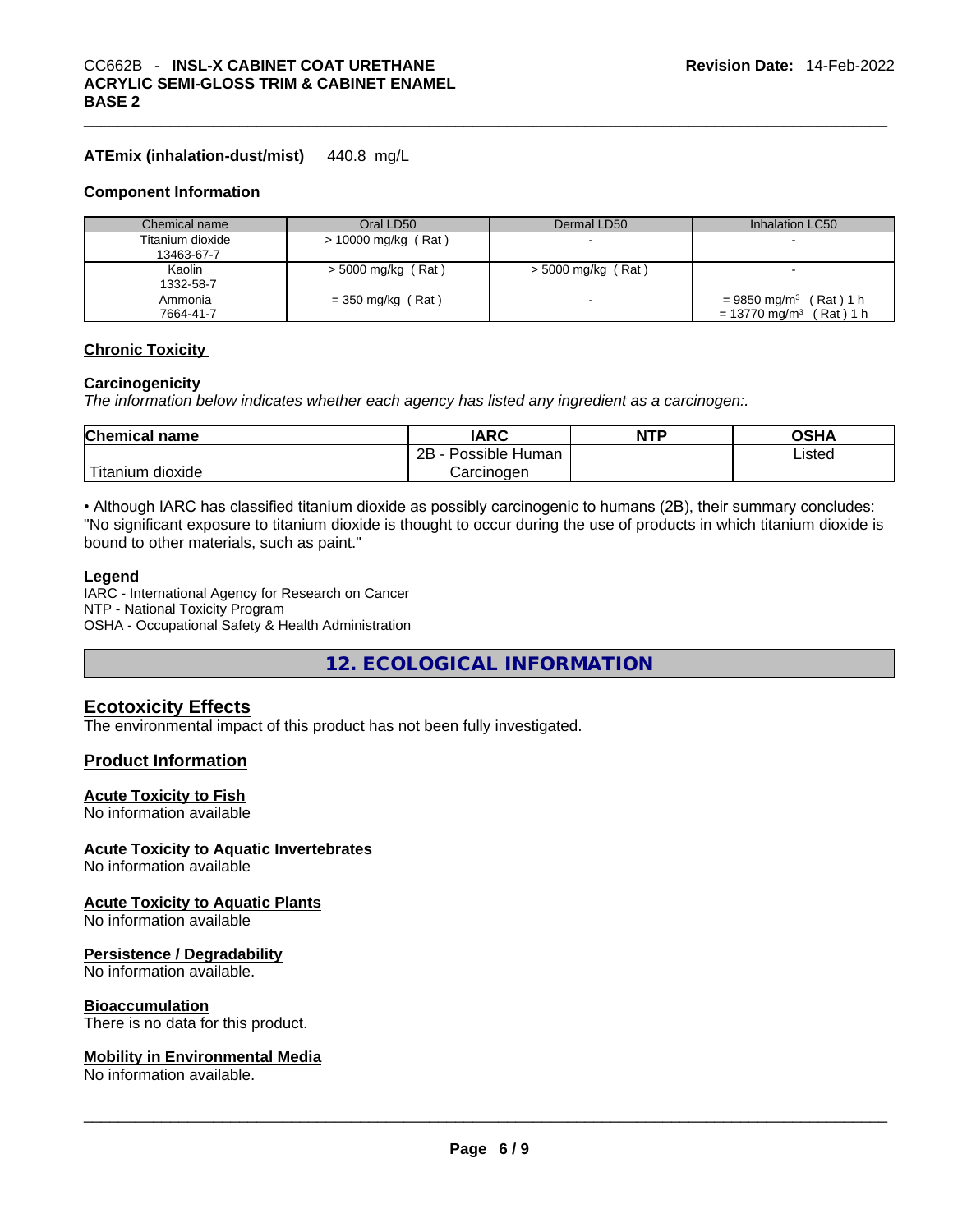**Ozone**

No information available

#### **Component Information**

#### **Acute Toxicity to Fish**

Titanium dioxide LC50: > 1000 mg/L (Fathead Minnow - 96 hr.)

#### **Acute Toxicity to Aquatic Invertebrates**

No information available

#### **Acute Toxicity to Aquatic Plants**

No information available

|                                                                                                                                                                            | <b>13. DISPOSAL CONSIDERATIONS</b>                                                                                                                                                                                        |
|----------------------------------------------------------------------------------------------------------------------------------------------------------------------------|---------------------------------------------------------------------------------------------------------------------------------------------------------------------------------------------------------------------------|
| <b>Waste Disposal Method</b>                                                                                                                                               | Dispose of in accordance with federal, state, and local regulations. Local<br>requirements may vary, consult your sanitation department or state-designated<br>environmental protection agency for more disposal options. |
|                                                                                                                                                                            | 14. TRANSPORT INFORMATION                                                                                                                                                                                                 |
| <b>DOT</b>                                                                                                                                                                 | Not regulated                                                                                                                                                                                                             |
| <b>ICAO / IATA</b>                                                                                                                                                         | Not regulated                                                                                                                                                                                                             |
| <b>IMDG / IMO</b>                                                                                                                                                          | Not regulated                                                                                                                                                                                                             |
|                                                                                                                                                                            | <b>15. REGULATORY INFORMATION</b>                                                                                                                                                                                         |
| <b>International Inventories</b>                                                                                                                                           |                                                                                                                                                                                                                           |
| <b>TSCA: United States</b><br><b>DSL: Canada</b>                                                                                                                           | Yes - All components are listed or exempt.<br>Yes - All components are listed or exempt.                                                                                                                                  |
| <b>Federal Regulations</b>                                                                                                                                                 |                                                                                                                                                                                                                           |
| SARA 311/312 hazardous categorization<br>Acute health hazard<br><b>Chronic Health Hazard</b><br>Fire hazard<br>Sudden release of pressure hazard<br><b>Reactive Hazard</b> | No<br><b>No</b><br>No<br>No<br><b>No</b>                                                                                                                                                                                  |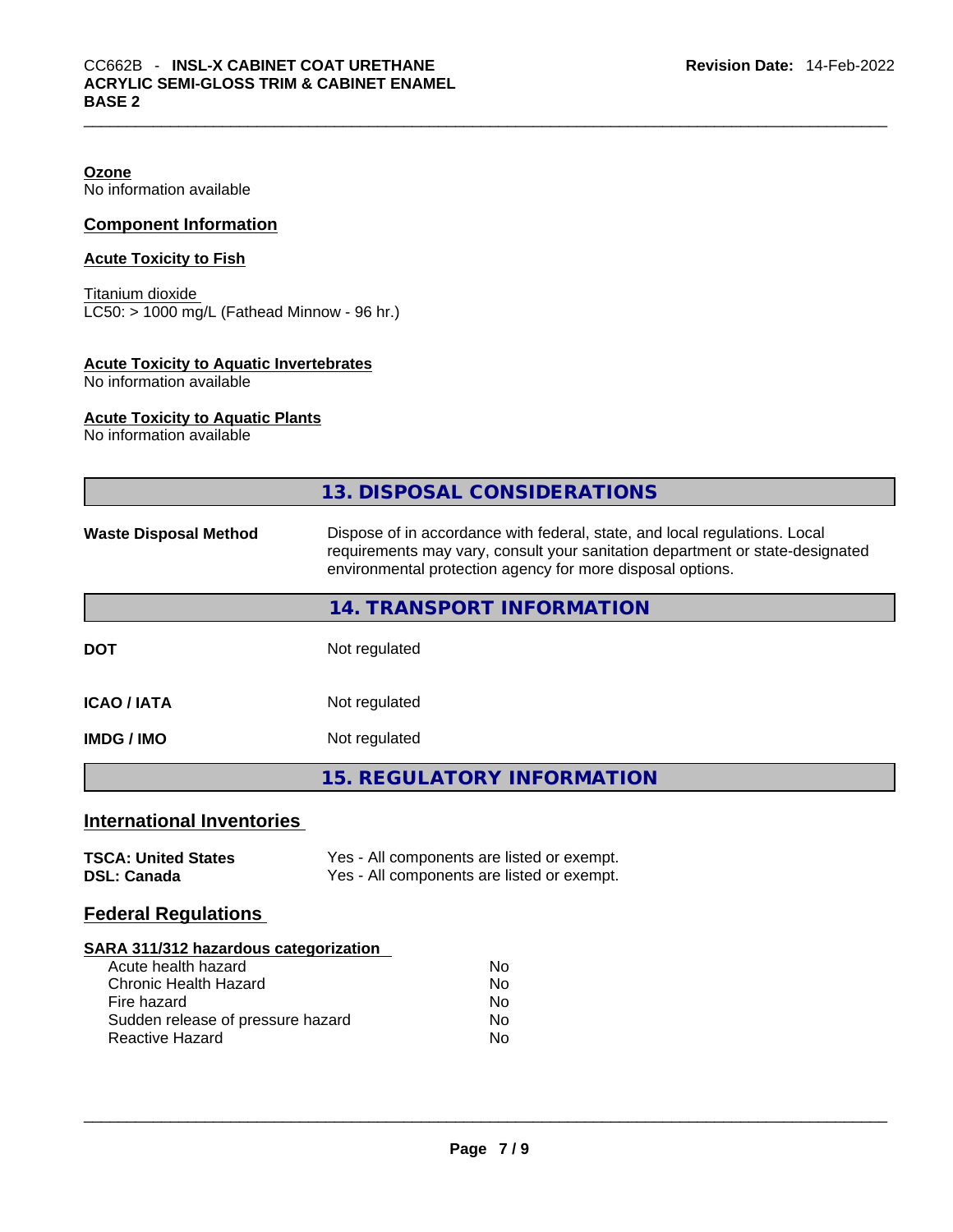#### **SARA 313**

Section 313 of Title III of the Superfund Amendments and Reauthorization Act of 1986 (SARA). This product contains a chemical or chemicals which are subject to the reporting requirements of the Act and Title 40 of the Code of Federal Regulations, Part 372:

*None*

#### **Clean Air Act,Section 112 Hazardous Air Pollutants (HAPs) (see 40 CFR 61)**

This product contains the following HAPs:

*None*

#### **US State Regulations**

#### **California Proposition 65**

**WARNING:** This product can expose you to chemicals including Titanium dioxide, which are known to the State of California to cause cancer, and Ethylene glycol which are known to the State of California to cause birth defects or other reproductive harm. For more information go to www.P65Warnings.ca.gov

#### **State Right-to-Know**

| name<br>Chemical                    | rhucatto<br>Mas<br>นเนจะแจ<br>57 J | New<br>Jersev | `nsylvania |
|-------------------------------------|------------------------------------|---------------|------------|
| <br>$- \cdot$<br>dioxide<br>itanium |                                    |               |            |
| .<br>(aolin                         |                                    |               |            |

#### **Legend**

X - Listed

#### **16. OTHER INFORMATION**

**HMIS** - **Health:** 1 **Flammability:** 0 **Reactivity:** 0 **PPE:** -

#### **HMIS Legend**

- 0 Minimal Hazard
- 1 Slight Hazard
- 2 Moderate Hazard
- 3 Serious Hazard
- 4 Severe Hazard
- \* Chronic Hazard

X - Consult your supervisor or S.O.P. for "Special" handling instructions.

Note: The PPE rating has intentionally been left blank. Choose appropriate PPE that will protect employees from the hazards the material will *present under the actual normal conditions of use.* 

*Caution: HMISÒ ratings are based on a 0-4 rating scale, with 0 representing minimal hazards or risks, and 4 representing significant hazards or risks. Although HMISÒ ratings are not required on MSDSs under 29 CFR 1910.1200, the preparer, has chosen to provide them. HMISÒ ratings are to be used only in conjunction with a fully implemented HMISÒ program by workers who have received appropriate HMISÒ training. HMISÒ is a registered trade and service mark of the NPCA. HMISÒ materials may be purchased exclusively from J. J. Keller (800) 327-6868.*